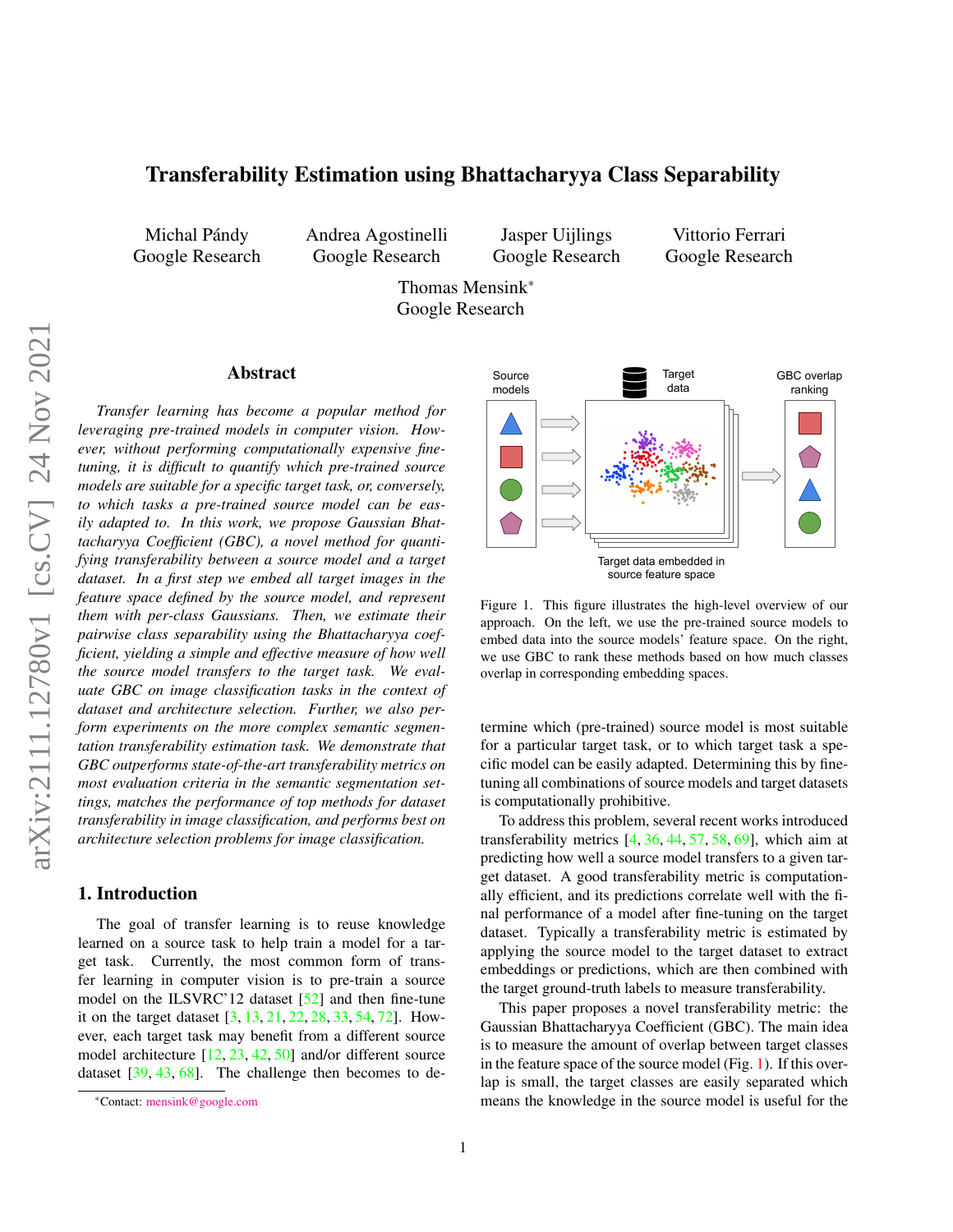<span id="page-1-0"></span>target task and the source model should transfer well. Conversely, if the overlap is large, the target classes are difficult to separate and the source model transfers badly to this target task. In order to estimate the amount of overlap, we apply the feature extractor of the source model to the target dataset and model each target class as a Gaussian distribution in this feature space. Importantly, we carefully apply regularization techniques to ensure that the Gaussian model can accurately represent each class. Then, we measure the sum of the overlap between each pair of target classes using the Bhattacharyya coefficient. This has a closed-form solution when applied on Gaussian distributions. We use this overlap as our transferability metric.

We perform extensive experiments on two tasks. First we consider image classification, the primary focus of previous works on transferability metrics [\[4,](#page-8-8) [36,](#page-8-9) [44,](#page-9-8) [57,](#page-9-9) [58,](#page-9-10) [69\]](#page-9-11). Additionally, we consider a realistic transfer learning scenario for the task of semantic segmentation by considering transfer across a large variety of datasets from different image domains. Our experiments demonstrate that GBC outperforms several state-of-the-art transferability metrics: LEEP  $[44]$ , LogME  $[69]$ , H-score  $[4]$ . Furthermore, we demonstrate that our method is computationally efficient.

In summary, our paper makes the following contributions: 1) We introduce GBC, a new transferability metric which measures the amount of overlap between target classes in the source feature space. Since we model the target samples with per-class Gaussians, the GBC can be estimated in closed form; 2) We lift transferability experiments to a realistic transfer learning scenario for semantic segmentation; 3) We experimentally demonstrate that our GBC method outperforms other transferability metrics, including LEEP  $[44]$ , LogME  $[69]$ , and H-score  $[4]$ .

## 2. Related work

While our work falls into the broad domain of transfer learning [\[47,](#page-9-12) [64\]](#page-9-13), and relates to model selection [\[18,](#page-8-10) [49\]](#page-9-14), and domain adaption  $[6, 17, 46]$  $[6, 17, 46]$  $[6, 17, 46]$  $[6, 17, 46]$  $[6, 17, 46]$ , in this section we discuss the most relevant related work in estimating transferability metrics. We structure these along four general paradigms.

Task relatedness. Pioneering works in task relatedness [\[7,](#page-8-13) [31,](#page-8-14) [38\]](#page-8-15) introduce symmetric measures between source and target tasks or domains. The intuition is that related tasks could be learned together more efficiently [\[7\]](#page-8-13). While intuitively task relatedness should correlate with transferability, these particular measures are generally hard to estimate. Moreover, the relatedness measures are symmetric, while transfer is asymmetrical: ImageNet is probably a very good source dataset for CIFAR-10, while the reverse is likely not true [\[39,](#page-9-5) [44\]](#page-9-8).

Label comparison-based methods. LEEP [\[44\]](#page-9-8) and NCE [\[58\]](#page-9-10) use the labels of the source domain and the target domain to construct transferability metrics. In NCE by Tran *et al*. [\[58\]](#page-9-10), they assume that the images of a source and target task are identical, but their labels differ. Then, they use the negative conditional entropy between the target labels and the source labels as a tranferability metric. Nguyen *et al*. propose LEEP [\[44\]](#page-9-8), where the source model is applied to the target dataset. The resulting label predictions data are utilised for computing a log-likelihood between the target labels and the source model predictions. An (implicit) assumption in label comparison-based models, is their dependence on the source output label space, specifically, two source models with an identical feature extractor yet different classification heads will produce different transferability scores. In contrast source embedding-based methods rely purely on the underlying feature extractor.

Source embedding-based methods. Source embeddingbased methods utilize the embeddings of target samples obtained via a pre-trained source model. Target embeddings are used together with their labels to compute various distance metrics. Cui *et al*. [\[15\]](#page-8-16) propose to compute the Earth Mover's Distances between the class conditioned means of the embeddings. In H-score by Bao *et al*. [\[4\]](#page-8-8), high transferability estimates are assigned to sources, where the embeddings display low feature redundancy and high inter-class variance. Li *et al.* [\[36\]](#page-8-9) introduce NLEEP, an extension to LEEP where the authors fit a Gaussian Mixture Model of the target data in the embedded space and use this in place of the source model's classification head to compute the LEEP score. Finally, You *et al*. [\[69\]](#page-9-11) propose the state-ofthe-art LogME score which models each target label as a linear classifier with Gaussian noise, and then optimise the parameters of the prior distribution to find the average maximum (log) evidence of labels given the target sample embeddings. Our work also falls into the source embeddingbased methods, but we directly consider the separability of class conditioned target embeddings.

Optimal transport. There have been several works proposing transferability estimation based on optimal transport (OT), including  $[2, 57]$  $[2, 57]$  $[2, 57]$ . The underlying assumption is that when in the source model's embedding space the source and target datasets have similar geometrical structures, and hence have a low OT-distance, the given source model is a suitable for the given target dataset. With [\[2\]](#page-8-17). we share the idea to model classes as Gaussian distributions in the embeddeding space. However, OT based approaches have some serious drawbacks: (1) The method in [\[57\]](#page-9-9) relies on parameter tuning based on ground-truth transferability scores; (2) These methods require access to the source training set; and (3) Computing the (regularized) OT dis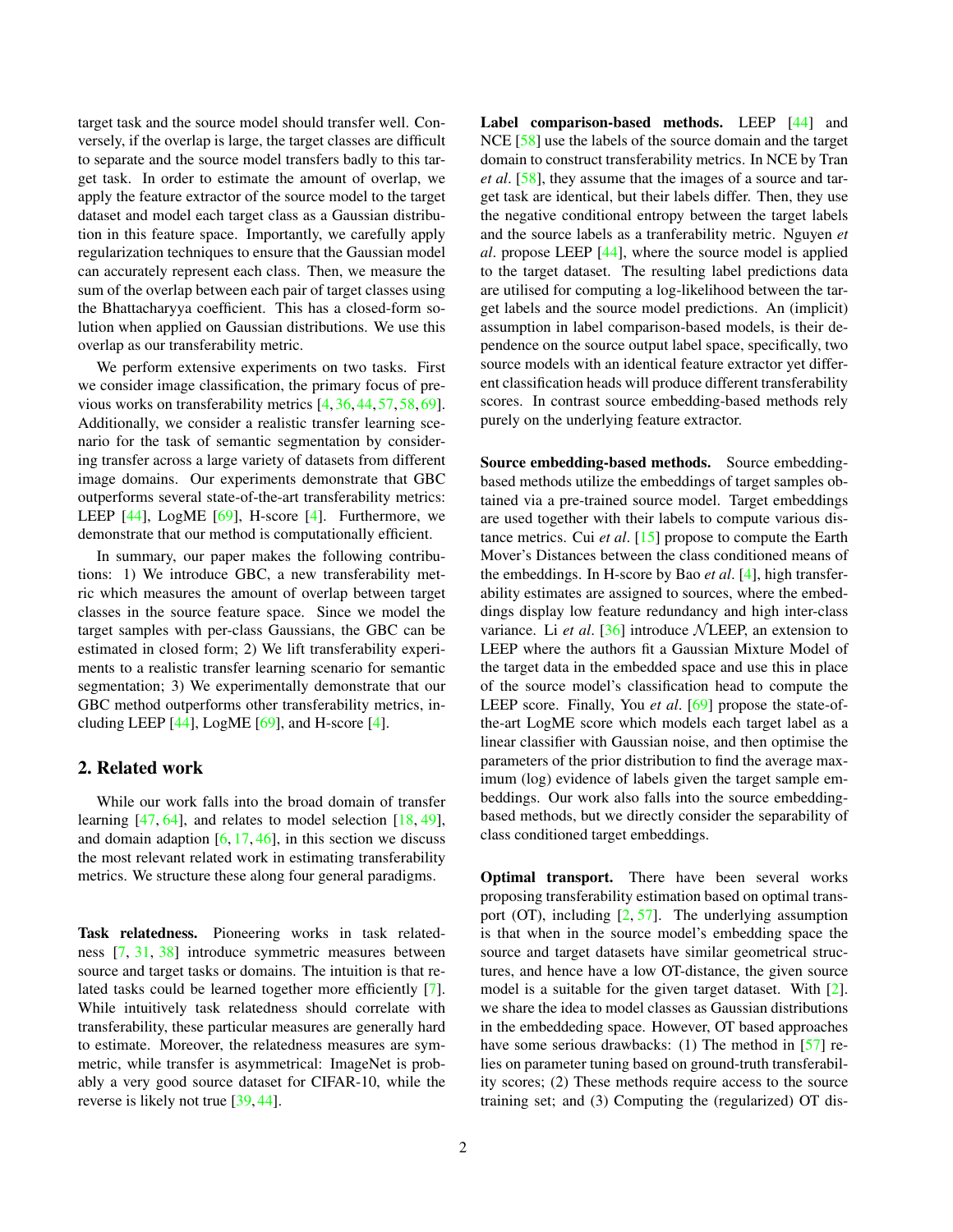<span id="page-2-2"></span>tance scales quadratically in the number of data samples, which makes it practically infeasible to compute transferability scores for large datasets (including ImageNet).

### 3. Method

#### <span id="page-2-1"></span>3.1. Formal description

Before we describe our method, we first provide a more formal description of the problem at hand. The goal is to estimate the transferability score  $S_{s\to t}$  of a *source model*  $m<sub>s</sub>$  for a particular *target task t*. The target task t is described by a training set  $\mathcal{D}_t$  containing images and ground truth label pairs  $(x_t, y_t)$ .

A good transferability metric  $S_{s\rightarrow t}$  correlates with the accuracy  $A_{s\to t}$  of the target model  $m_{s\to t}$ . The accuracy  $A_{s\to t}$  is measured by evaluating  $m_{s\to t}$  on the (unseen) test set of the target task  $\mathcal{D}_t^{\text{test}}$ . To create the target model  $m_{s \to t},$ it is initialized using the weights of the source model  $m_s$ , after which it is fully fine-tuned on the target task  $t$  using the target training set  $\mathcal{D}_t$ . However, since fully finetuning  $m_{s\rightarrow t}$  is computationally expensive, instead we want to predict how it will transfer using a computational efficient transferability metric  $S_{s\rightarrow t}$ .

The source model  $m<sub>s</sub>$  is defined by (a) the network architecture, such as ResNet50  $[23]$  or VGG16  $[55]$ ; and (b) the training dataset use to train the source network, such as supervised classification on ImageNet [\[52\]](#page-9-0).

For our method, we assume that we have access to the image embedding function of the source model  $f_s(x)$ , which returns a feature vector representation of image  $x$ . Our method only relies on the feature extractor  $f_s(x)$ , similar to H-score  $[4]$  and LogME  $[69]$ . In contrast, optimal transport based methods require access to the source (training) dataset  $\mathcal{D}_s$  [\[2,](#page-8-17) [57\]](#page-9-9), and LEEP requires the per target example predictions in the source label space  $\mathcal{Z}_s$  [\[44\]](#page-9-8).

Evaluating transferability. We evaluate the performance of the transferability metrics by evaluating the correlation between  $S_{s\to t}$  and  $A_{s\to t}$ , as measured by the weighted Kendall tau rank correlation  $\tau_w$ , as proposed by [\[69\]](#page-9-11).

In contrast to the Pearson  $r$  correlation coefficient which measures a linear relation between  $S$  and  $A$ , the Kendall rank correlation allows for highly non-linear relations, since it correlates the rankings, not the values. The weighted Kendall correlation  $\tau_w$  places higher weights on the models with the highest accuracies. This incorporates the rationale that it is more important to have the top few models correctly ranked, than the models with lower accuracies. For a more elaborate discussion on the appropriateness of the weighted Kendall tau, we refer the reader to You *et al*. [\[69\]](#page-9-11).

Experimentally we evaluate  $\tau_w$  for different kinds of transferability scenarios, either fixing the target task to find

<span id="page-2-0"></span>

Figure 2. Illustration of distribution overlap in two image embedding spaces: The left plane illustrates high overlap between images of target classes and hence this embedding is less suitable for this image classification task; the **right** plane illustrates an embedding where the classes are (nearly) perfectly separable and hence it is suitable for this classification task. In this paper we use the Bhattacharyya coefficient to estimate the overlap between classes, where each class is modeled as a Gaussian in the embedded space of the source model.

the most suitable source model, or by correlating a fixed source model with different target tasks.

#### 3.2. Class separability

The key idea behind our method is that if the target images are class-wise separable in the source model feature space  $f_s(\cdot)$ , then this source model allows for good classification for the target task. This intuition is shown in [Figure 2,](#page-2-0) where we show two embeddings of 4 target classes, we argue that the top row is more difficult to transfer to than the bottom row, because the amount of class overlap is much higher. We argue that the class overlap is proportional to the error of a sufficiently expressive fine-tuned classifier on the target dataset, and hence is proportional with the transferability of the source model to the target data. Our approach measures the amount of class separability of the target dataset in the source model feature space and uses that as transferability score  $S_{s\to t}$ .

Bhattacharyya coefficient. The Bhattacharyya coefficient [\[8\]](#page-8-18) (BC) is a measure of the amount of overlap between two distributions; in our case we want to measure the overlap between the probability densities of two target classes  $p_{c_i}, p_{c_j}$ :

$$
BC(p_{c_i}, p_{c_j}) = \int \sqrt{p_{c_i}(x) p_{c_j}(x)} dx \qquad (1)
$$

Per-class Gaussian distributions. In order to compute the Bhattacharyya coefficient, we need to define the probabilistic model  $p_c$  for the target classes. We chose to model each class distribution with a Gaussian in the source embed-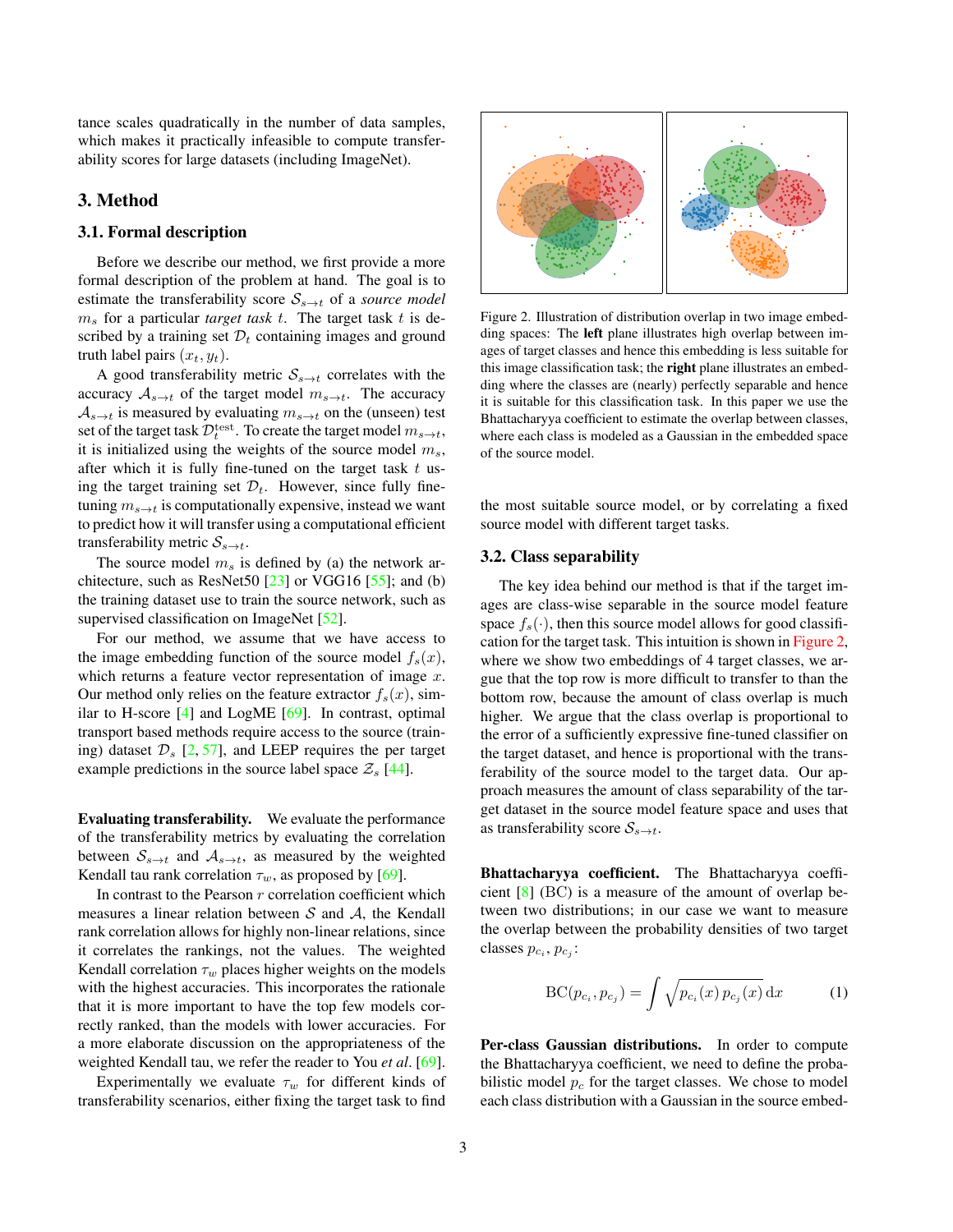<span id="page-3-3"></span><span id="page-3-2"></span>

Figure 3. Overview of source selection experiments. For eight different target datasets we show the correlation between the accuracy of the model ( $A$ , Y-axis) and the transferability scores ( $S$ , X-axis) of LEEP, H-score, LogMe and GBC. See text for details.

ding space:  $p_c = \mathcal{N}(\mu_c, \Sigma_c)$ , with:

$$
\mu_c = \frac{1}{N_c} \sum_i [y_i = c] f_s(x_i)
$$
  

$$
\Sigma_c = \frac{1}{N_c - 1} \sum_i [y_i = c] (f_s(x_i) - \mu_c) (f_s(x_i) - \mu_c)^\top
$$

where  $N_c = \sum_i [y_i = c]$ , the number of images in this class. The advantage of using the per class Gaussian model is that the Bhattacharyya coefficient can be computed in closed form from the class means and covariance matrices, using the Bhattacharyya distance  $D_B$ :

$$
D_B(c_i, c_j) = \frac{1}{8} (\mu_{c_i} - \mu_{c_j})^{\top} \Sigma^{-1} (\mu_{c_i} - \mu_{c_j}) + \frac{1}{2} \ln \left( \frac{|\Sigma|}{\sqrt{|\Sigma_{c_i}| |\Sigma_{c_j}|}} \right)
$$
 (2)

where  $\Sigma = \frac{1}{2}(\Sigma_{c_i} + \Sigma_{c_j})$ , the Bhattacharyya coefficient is then  $BC(\cdot, \cdot) = \exp{-D_B(\cdot, \cdot)}$ .

Gaussian Bhattacharyya coefficient. Our final transferability score estimates the overlap of all classes by taking the sum of the pairwise coefficients:

<span id="page-3-1"></span>
$$
GBC_{s \to t} = -\sum_{i,j} \llbracket i \neq j \rrbracket \, BC(c_i, c_j) \tag{3}
$$

The final score uses the *negative* sum, because higher Bhattacharyya coefficients correspond to more overlap between the classes and therefore less transferability.

### 3.3. Practical considerations

PCA dimensionality reduction. In practice, we transform the source embedding using the PCA projection into a fixed dimensional feature space of 64 dimensions. The reason for doing so is that different source architectures produce features with different number of dimensions and the Bhattacharyya coefficient is affected by the dimensionality due to its use of the determinant of the covariance matrix (Eq. [\(2\)](#page-3-0)), which would make GBC scores difficult to compare. Moreover, reducing the number of dimensions allows to better estimate the Gaussian model.

<span id="page-3-0"></span>Covariance estimation. To compute GBC, we need to estimate the per-class covariance matrices for all target classes. However, estimating the full covariance is infeasible, since the number of samples in a class can be very low, for example in the Caltech-USCD Birds [\[60\]](#page-9-17) dataset, on average there are only 30 samples per class. Therefore, we experiment with both diagonal covariance matrices and spherical ones.

Time complexity. In order to compute GBC, we first extract source model features  $f_x(\cdot)$  for all images in the tar-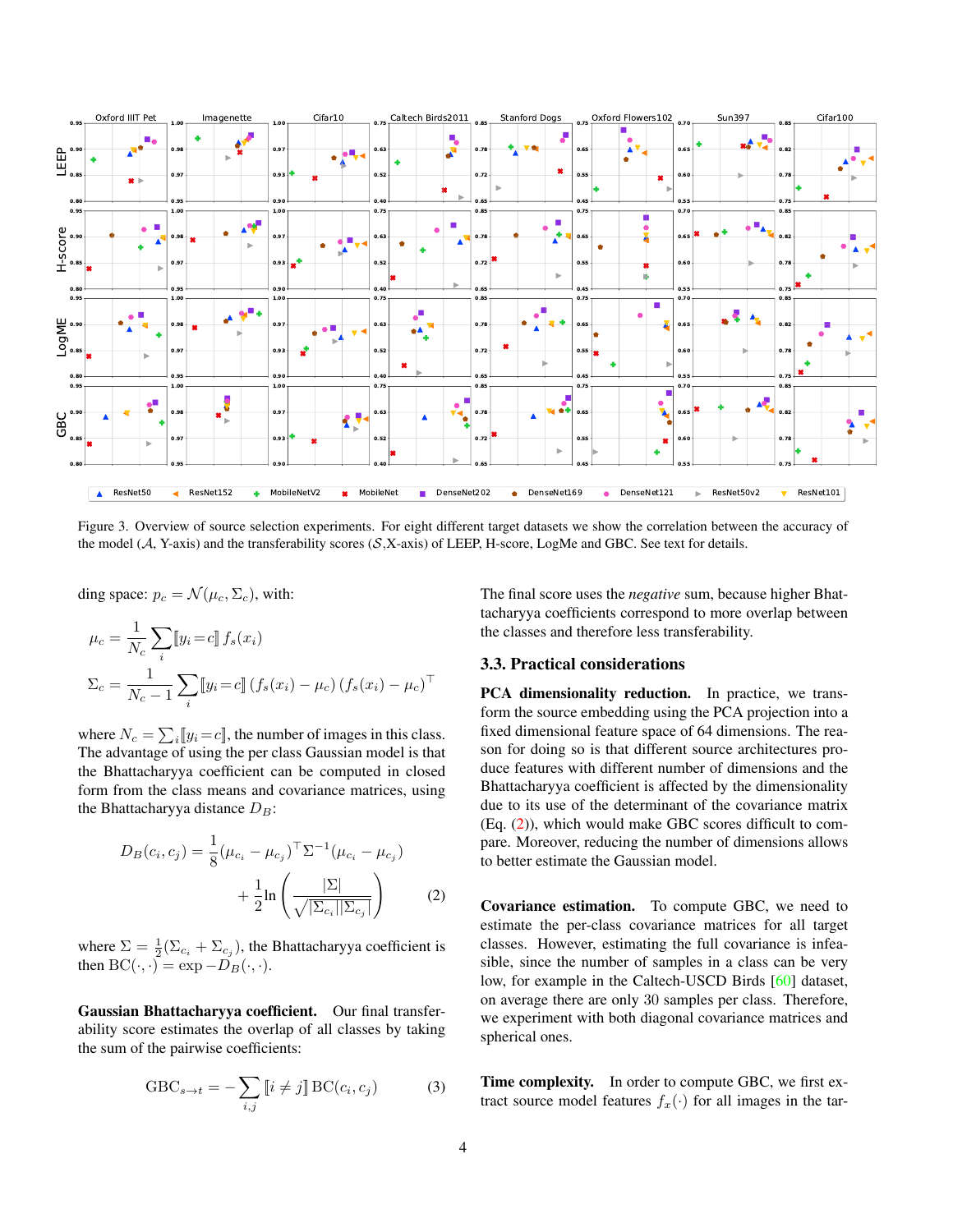<span id="page-4-3"></span><span id="page-4-2"></span>

|             | Pets    | Imagenette |      |      |         | CIFAR10 CUB'11 Dogs Flowers102 SUN |         | $CIFAR100$   Average |      |
|-------------|---------|------------|------|------|---------|------------------------------------|---------|----------------------|------|
| LogMe       | $-0.06$ | 0.58       | 0.25 | 0.2  | 0.08    | 0.00                               | $-0.19$ | 0.34                 | 0.15 |
| H-score     | 0.06    | 0.59       | 0.45 | 0.16 | $-0.01$ | 0.09                               | 0.09    | 0.34                 | 0.22 |
| <b>LEEP</b> | 0.63    | 0.65       | 0.52 | 0.25 | 0.59    | $-0.46$                            | 0.40    | 0.55                 | 0.39 |
| <b>GBC</b>  | 0.55    | 0.63       | 0.46 | 0.43 | 0.80    | 0.23                               | 0.32    | 0.35                 | 0.47 |

Table 1. Overview of results for transferability for source selection in image classification. We depict for eight different target datasets the weighted Kendall  $\tau_w$  between the accuracy of the fine-tuned model and the transferability scores from LEEP, LogMe, H-score and the proposed GBC. Our proposed method obtains the highest average  $\tau_w$  across the different datasets.

get data, the corresponding complexity if  $O(NF)$ , for N images, and where  $F$  denotes the complexity of extracting features. First, for PCA estimation using SVD, it costs  $O(ND^2)$  to obtain the projection matrix. Then, to project samples and obtain their per-class means and covariance estimates in the reduced d-dimensional space is  $O(NDd)$ and  $O(NDd^2)$ , respectively. Finally, computing the Bhattacharyya distance [\(2\)](#page-3-0) between two classes in the reduced space with diagonal covariance matrices costs  $O(d)$ , so esti-mating our transferability metric [\(3\)](#page-3-1) is  $O(C^2d)$ . In practice, the total run time largely depends on the cost of extracting features for the target dataset:  $O(NF)$ .

## 4. Experiments

In this section, we evaluate our proposed GBC transferability metric. We consider various transfer learning tasks to compare our proposed method against related work.

### 4.1. Classification: architecture transferability

Experimental setup. We consider several different source model architectures pre-trained on ImageNet. We want to identify which architecture would perform best on a given target dataset. To this end, we follow the experimental setup in [\[69\]](#page-9-11) and evaluate our method using 8 different target datasets and 9 commonly utilized network architectures. Concretely, we fix the target dataset and we compute  $A_{s\to t}$  and  $S_{s\to t}$  for each architecture. Then, we measure weighted Kendall rank correlation  $\tau_w$  (as proposed by You *et al.* [\[69\]](#page-9-11)) between the reference  $A_{s\to t}$  and predicted  $S_{s\to t}$ across all the architectures, and report the results. We repeat this experiment for every target dataset.

We use the following target datasets: CIFAR10 & 100 [\[34\]](#page-8-19), Imagenette [\[26\]](#page-8-20), Oxford IIIT Pets [\[48\]](#page-9-18), Caltech-USCD Birds 2011 [\[60\]](#page-9-17), Stanford Dogs [\[30\]](#page-8-21), Oxford Flowers 102 [\[45\]](#page-9-19), and SUN-397 [\[67\]](#page-9-20).

As source architectures we use ResNet-50, ResNet-101 & ResNet-152 [\[23\]](#page-8-7), ResNetV2-50 [\[24\]](#page-8-22), DenseNet-101, DenseNet-169 & DenseNet-201 [\[27\]](#page-8-23), MobileNet [\[25\]](#page-8-24), and MobileNetV2 [\[53\]](#page-9-21). These are all available in the Keras library<sup>[1](#page-4-0)</sup>, including ImageNet pre-trained checkpoints and

network specific image pre-processing functions.

The target accuracy  $A_{s\to t}$  is computed by evaluating the target model after fine-tuning each architecture on each target dataset for 100 epochs (with SGD with Momentum, using a batch size of 64 and learning rate of  $10^{-4}$ ).

We compare our method to three competitive baselines: H-score [\[4\]](#page-8-8), LEEP [\[44\]](#page-9-8) and LogME [\[69\]](#page-9-11). For each baseline, we utilize its publicly available implementations. $<sup>2</sup>$  $<sup>2</sup>$  $<sup>2</sup>$ .</sup>

Ablations. In an initial set of experiments we evaluate the influence of some design choices for GBC. In these experiments we use the CIFAR10 as target dataset and transfer from the 9 source architectures described above. We estimate GBC in a number of settings, for PCA we consider {without, 32, 64, 128}, and for the covariance estimation the variants: {full, diagonal, spherical}. Using PCA, we observed an average gain in  $\tau_w$  of .06. Further, we found that when using PCA, the spherical Gaussian approximation worked best, outperforming the diagonal and full alternatives by 0.08 and 0.1 in  $\tau_w$ , respectively. Hence, in all experiments below, we reduce the dimensionality of the data to 64 dimensions using PCA, and use spherical covariance estimations, unless indicated otherwise.

Main results and comparisons. We present the results of the full source architecture transferability experiment in [Table 1.](#page-4-2) Notably, GBC achieves the highest average rank correlation  $\tau_w$  of .47 over all the target datasets. Moreover, GBC is the only method to exhibit positive rank correlations for all target datasets. GBC determines the single best performing architecture for 3 target datasets, while LEEP and H-score for 2, and LogME for none. Furthermore, the best architecture is among the top-3 suggested models by GBC in 7 datasets, while only in 6 for LEEP, in 3 for H-score, and in 1 for LogME.

[Figure 3](#page-3-2) presents the scatter plots of the accuracies  $A$ and estimated transferability scores  $S$  obtained by each method on each dataset. GBC showcases increasing trends across all datasets. These results demonstrate that GBC outperforms previous work on source architecture selection tasks.

<span id="page-4-0"></span><sup>&</sup>lt;sup>1</sup>See [keras.io/api/applications/](https://keras.io/api/applications/)

<span id="page-4-1"></span><sup>2</sup>LEEP & LogMe: [github.com/thuml/LogME;](https://github.com/thuml/LogME) H-score: [git.io/J1WOr](https://git.io/J1WOr)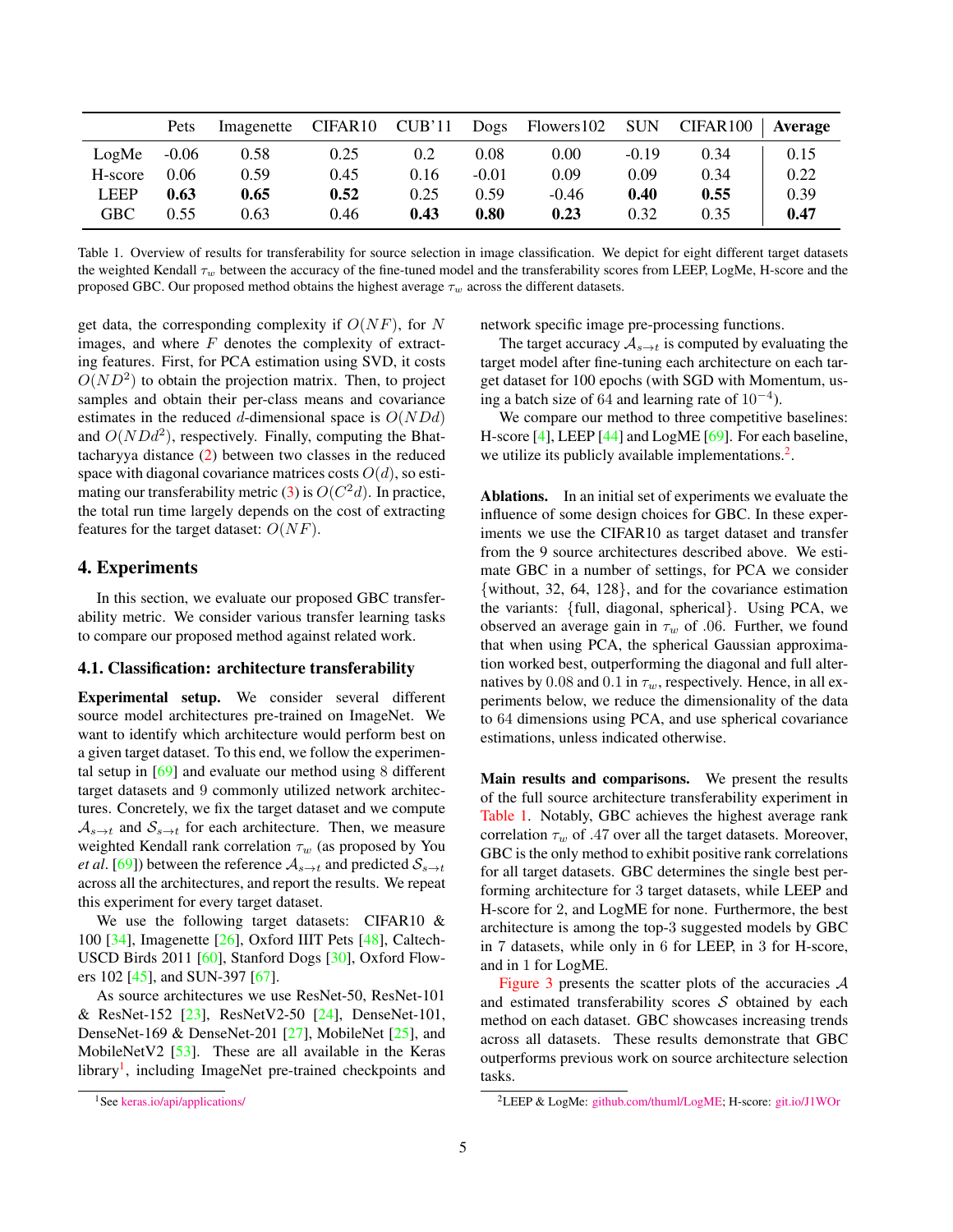<span id="page-5-1"></span><span id="page-5-0"></span>

Figure 4. This figure illustrates the scatter plots of LEEP, LogME, H-score, and GBC for CIFAR-100 and CUB'11 as target datasets. In each figure, the transferability score  $S_{s\to t}$  of the method is on the X-axis, with the corresponding  $A_{s\to t}$  of each fine-tuned model on the Y-axis. From the plots we observe that while LogME and H-score tend to struggle to differentiate between target datasets, both GBC and LEEP showcase increasing trends.

#### 4.2. Classification: dataset transferability

Experimental setup. Good transferability metrics should correlate with a model's performance on target test data, as mentioned in [Section 3.1.](#page-2-1) To evaluate this, we follow the setup from [\[44\]](#page-9-8): Given a fixed source model, the goal is to rank target datasets according to the actual performance of the source model after fine-tuning it on the target training set.

For this set of experiments all our source models have a ResNet-50 [\[23\]](#page-8-7) architecture. Our first source model is trained on ImageNet [\[52\]](#page-9-0). This ImageNet [\[52\]](#page-9-0) source model also acts as initialisation for the other 5 source models, trained on the following datasets: CIFAR10 & CIFAR100 [\[34\]](#page-8-19), Fashion-MNIST [\[66\]](#page-9-22), SUN397 [\[67\]](#page-9-20) and Caltech-USCD Birds2011 [\[60\]](#page-9-17). This results in 6 source models. We use the same datasets as targets except for ImageNet, resulting in 5 target datasets. This results in 25 source-target pairs used as experiments.

For each of these 25 experiments, we use a single source model and a single *main* target dataset. Following [\[44\]](#page-9-8), we construct a set of 100 *subsampled* target datasets from this main target dataset. Each subsampled target dataset is obtained by sampling uniformly between 2% and a 100% of the target classes and using all available images for these classes. For example, when the CIFAR-100 dataset is used as main target dataset, 100 subsampled datasets are created, each containing the CIFAR-100 images for 2–100 (randomly selected) classes.

For each of these subsampled target datasets, the transferability score of the source model is estimated. To obtain the target model  $m_{s\rightarrow t}$ , we fully fine-tuned the source model for each subsampled target dataset, for 100 epochs (using SGD with Momentum, with a batch size of 10 and learning rate of  $10^{-3}$ , these hyper-parameters are the same as in LEEP [\[44\]](#page-9-8)).

**Evaluation.** The accuracy  $A_{s\rightarrow t}$  is obtained by evaluating the final target models on the target test set (filtering the labels not sampled for this particular target task). We measure correlation between the transferability metric  $S_{s\to t}$  and the accuracy  $A_{s\rightarrow t}$  using the weighted Kendall rank correlation  $\tau_w$ . The baselines we use are H-score, LogME, and LEEP. For fair comparisons, each method is evaluated on the same set of 100 random target datasets in all experiments.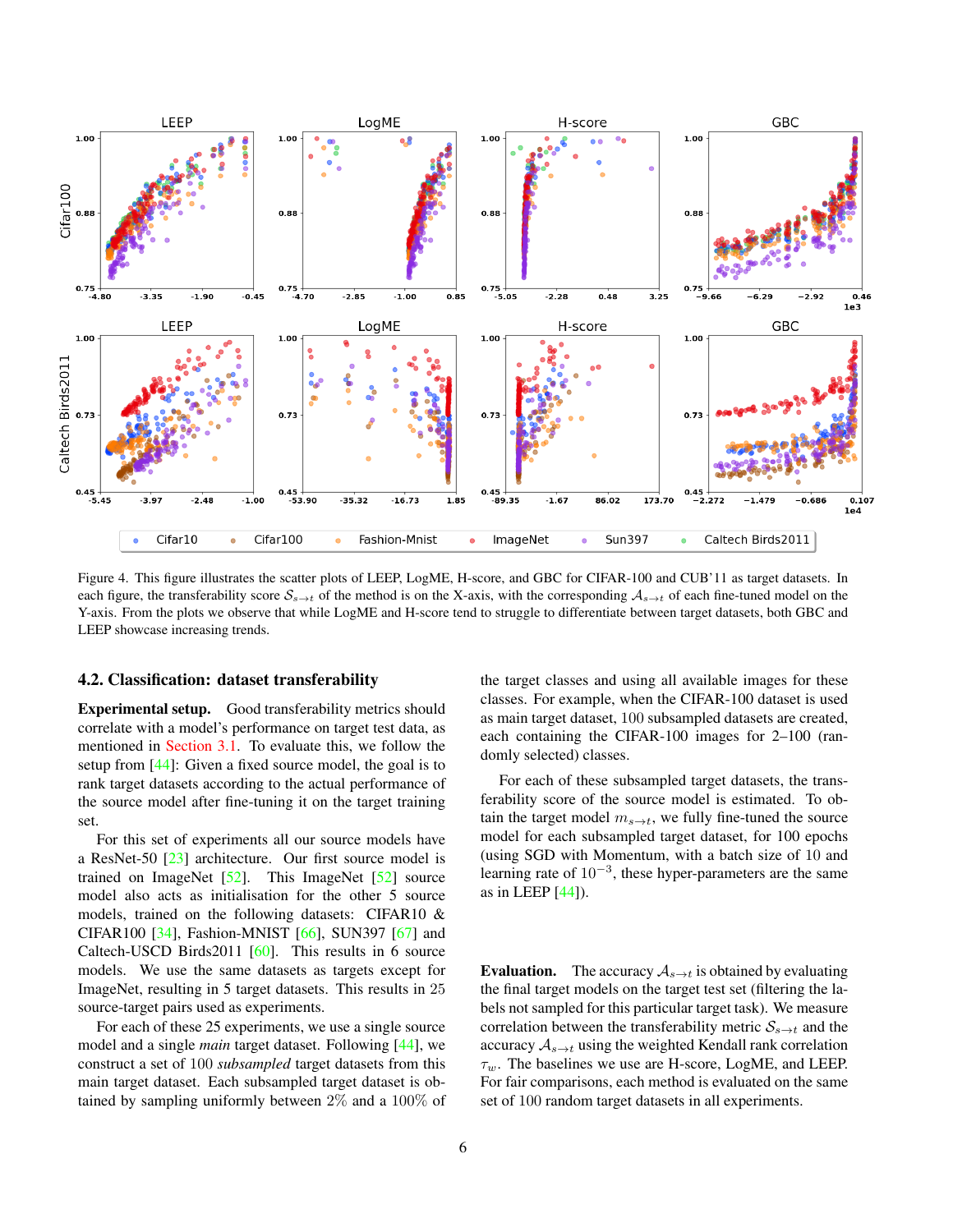<span id="page-6-1"></span><span id="page-6-0"></span>

| Source         | <b>LEEP</b><br>LogME           |                  | H-score          | <b>GBC</b> |  |  |  |
|----------------|--------------------------------|------------------|------------------|------------|--|--|--|
|                | [44]                           | [69]             | $\left[4\right]$ | Ours       |  |  |  |
|                | <b>CIFAR-10</b>                |                  |                  |            |  |  |  |
| <b>CUB</b>     | 0.68                           | 0.71             | 0.69             | 0.72       |  |  |  |
| $C-100$        | 0.75                           | 0.75             | 0.73             | 0.69       |  |  |  |
| <b>F-MNIST</b> | 0.68                           | 0.70             | 0.72             | 0.68       |  |  |  |
| <b>SUN</b>     | 0.73                           | 0.75             | 0.72             | 0.67       |  |  |  |
| ImageNet       | 0.68                           | 0.68             | 0.69             | 0.71       |  |  |  |
|                |                                | <b>CIFAR-100</b> |                  |            |  |  |  |
| <b>CUB</b>     | 0.90                           | 0.29             | 0.59             | 0.90       |  |  |  |
| $C-10$         | 0.92                           | 0.29             | 0.88             | 0.92       |  |  |  |
| <b>F-MNIST</b> | 0.88                           | 0.24             | 0.26             | 0.88       |  |  |  |
| <b>SUN</b>     | 0.90                           | 0.30             | 0.88             | 0.90       |  |  |  |
| ImageNet       | 0.91                           | 0.25             | 0.88             | 0.92       |  |  |  |
|                | <b>Fashion-MNIST</b>           |                  |                  |            |  |  |  |
| <b>CUB</b>     | 0.72                           | 0.71             | 0.71             | 0.71       |  |  |  |
| $C-10$         | 0.72                           | 0.73             | 0.69             | 0.69       |  |  |  |
| $C-100$        | 0.71                           | 0.71             | 0.70             | 0.69       |  |  |  |
| <b>SUN</b>     | 0.71                           | 0.71             | 0.69             | 0.71       |  |  |  |
| ImageNet       | 0.72                           | 0.71             | 0.69             | 0.70       |  |  |  |
|                | <b>Caltech-USCD Birds 2011</b> |                  |                  |            |  |  |  |
| $C-10$         | 0.87                           | $-0.59$          | 0.83             | 0.86       |  |  |  |
| $C-100$        | 0.87                           | $-0.58$          | 0.80             | 0.87       |  |  |  |
| <b>F-MNIST</b> | 0.70                           | $-0.50$          | 0.51             | 0.69       |  |  |  |
| <b>SUN</b>     | 0.88                           | $-0.60$          | 0.80             | 0.88       |  |  |  |
| ImageNet       | 0.89                           | $-0.59$          | 0.73             | 0.88       |  |  |  |
|                | <b>SUN-397</b>                 |                  |                  |            |  |  |  |
| <b>CUB</b>     | 0.95                           | 0.87             | 0.54             | 0.95       |  |  |  |
| $C-10$         | 0.95                           | 0.87             | 0.12             | 0.95       |  |  |  |
| $C-100$        | 0.95                           | 0.88             | 0.51             | 0.95       |  |  |  |
| <b>F-MNIST</b> | 0.95                           | 0.86             | 0.54             | 0.95       |  |  |  |
| ImageNet       | 0.96                           | 0.87             | 0.55             | 0.96       |  |  |  |
| Average        | 0.82                           | 0.40             | 0.66             | 0.82       |  |  |  |

Table 2. Overview of results for transferability for target selection in image classification, where the transferability of subsampled target datasets are estimated (following the setup in [\[44\]](#page-9-8)). From the results we observe that the proposed GBC method performs on par with the current state-of-the-art LEEP method.

Results. We present the quantitative results in [Table 2.](#page-6-0) We observe that our proposed GBC has the top performance on 15 (out of 25) experiments, LEEP has the top performance on 19 experiments, LogME has the top performance in 5 cases, and H-score has the top performance in 1 case, where we include ties in our counting.

GBC and LEEP achieve an average  $\tau_w$  score of .82, much higher than H-score (.66) and LogME (.40). Further, both GBC and LEEP consistently showcased high  $\tau_w$ values ( $\geq .67$ ) across all experiments, while both H-score (.12) and LogME underperform for certain target datasets (*e.g*. CUB'11 for LogME). These results confirm that the proposed GBC method outperforms LogME and H-score, and is on par with LEEP in this setting.

We illustrate the correlation between  $A_{s\to t}$  and  $S_{s\to t}$  on CIFAR-100 (*top*) and CUB'11 (*bottom*) in [Figure 4.](#page-5-0) We observe that LogME and H-score fail to distinguish well between certain target datasets, *i.e*. assign near identical transferability scores despite the differences in target accuracies. On the other hand, both LEEP and the proposed GBC distinguish between the target datasets well, with persistent monotonically increasing trends.

## 4.3. Segmentation: dataset transferability

Experimental setup. We now turn to a realistic transfer learning scenario for semantic segmentation. We follow the transfer learning setup of [\[39\]](#page-9-5) using the low-shot target training regime, which is arguably the most interesting scenario for transfer learning. In this regime, the target training set is limited to 150 images for all datasets except COCO and ADE20k, on which the target training set size is limited to 1000 images since they contain a large number of classes. While [\[39\]](#page-9-5) used their setup to investigate what factors are important for good transfer learning, they did not aim to predict transferability. Nevertheless, in this paper we interpret one of their measurements as a transferability metric.

We use 17 datasets which span a variety of different image domains [\(Table 3\)](#page-7-0). For each dataset, we train a source model using a HRNetV2-W48 backbone [\[61\]](#page-9-23) with a linear classifier on top. This model offers excellent performance for semantic segmentation [\[61\]](#page-9-23) and was also used in [\[35,](#page-8-25) [39\]](#page-9-5). Then, we consider all  $17 \times 16 = 272$ valid  $\langle$  source model, target dataset $\rangle$  pairs (for each target dataset we do not consider its corresponding source model trained on the full training set). For each source-target pair, we compute the transferability, as well as the actual mean Intersection-over-Union performance by fine-tuning the source model on the target training set, followed by evaluation on the target test set.

We evaluate in two scenarios like before: (1) given a fixed source model, we rank all valid target datasets; and (2) given a fixed target dataset, we rank all valid source models. For each scenario we measure the correlation with  $\tau_w$ and also the top-1 selection accuracy: for scenario (1) the percentage of targets where the source with the highest predicted transferability score also has the highest actual performance, and for scenario (2) the same, however with the role of source and target reversed.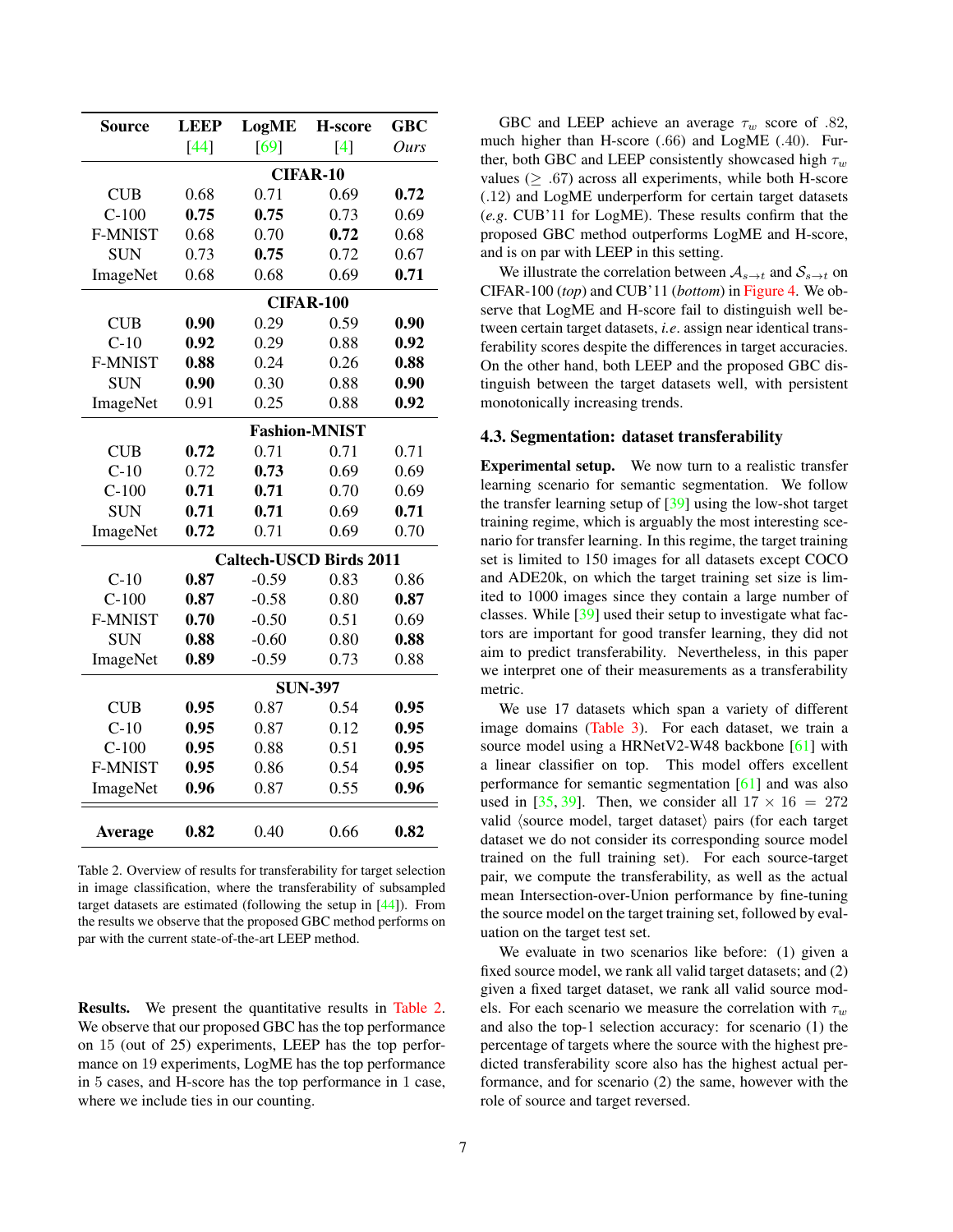<span id="page-7-2"></span><span id="page-7-0"></span>

| Domain           |          |                                 |                     |
|------------------|----------|---------------------------------|---------------------|
|                  |          | $#$ classes $#$ train $#$ train |                     |
|                  |          |                                 |                     |
|                  |          |                                 |                     |
|                  |          |                                 | 150                 |
| Consumer         | 22       | 10K                             | 150                 |
| Consumer         | 150      | 20K                             | 1000                |
| Consumer         | 134      | 118K                            | 1000                |
| Driving          | 30       | 150                             | 150                 |
| Driving          | 23       | 367                             | 150                 |
| Driving          | 33       | 3K                              | 150                 |
| Driving          | 35       | 7K                              | 150                 |
| Driving          | 20       | 7K                              | 150                 |
| Driving          | 66       | 18K                             | 150                 |
| Aerial           | 6        | 4Κ                              | 150                 |
| Aerial           | 16       | 27K                             | 150                 |
| Indoor           | 37       | 5K                              | 150                 |
| Indoor           | 41       | 19K                             | 150                 |
| Underwater       | 8        | 1525                            | 150                 |
|                  | 9        | 43K                             | 150                 |
| Synthetic indoor | 8        | 44 K                            | 150                 |
|                  | Consumer | 60<br>Synthetic driving         | source target<br>5K |

Table 3. Overview of the semantic segmentation datasets used for our transferability experiments. Including the domain, the number of classes and the number of training images when used as source or as target dataset in our low-shot transfer learning setting.

GBC estimation. For semantic segmentation, instead of one label per image, we have predictions at the pixel level. To estimate the transferability metrics, we consider each pixel  $x_i$  and its ground truth label  $y_i$  as a separate observation. Since using all observations for all metrics is too computationally expensive, we subsample 1000 pixels as observations per training image. We subsample using a class-balanced sampling strategy (*i.e*. sample inverseproportionally to the label frequency), which we found to improve results for all metrics. To make the comparison completely fair, we always use the exact same subsampled pixels for each image to calculate all transferability metrics (including ours).

For semantic segmentation, even after subsampling, we have generally many more observations than for image classification. Therefore, instead of modelling spherical Gaussians, we model Gaussians with a diagonal covariance matrix, which offer a greater modeling capacity. This improved results for our method.

Image Domain Similarity. In [\[39\]](#page-9-5) they demonstrated that transfer learning performance was reasonably correlated with image domain similarity (IDS) between the source and target dataset. In this paper we interpret IDS as a transferability metric. IDS was established as follows [\[39\]](#page-9-5): First a multi-task model (trained on multiple sources) was applied to 1000 randomly sampled images of each dataset, resulting in a single embedding vector per image. Then each target image embedding was matched to its closest source

<span id="page-7-1"></span>

|              |          | <b>IDS</b><br>[39] | LEEP<br>[44] | LogME<br>[69] | <b>GBC</b><br>Ours |
|--------------|----------|--------------------|--------------|---------------|--------------------|
| fixed target | $top-1$  | 0.41               | 0.47         | 0.59          | 0.65               |
|              | $\tau_w$ | 0.45               | 0.53         | 0.63          | 0.59               |
| fixed source | $top-1$  | 0.41               | 0.24         | 0.00          | 0.76               |
|              | $\tau_w$ | 0.36               | 0.62         | 0.08          | 0.69               |

Table 4. Overview of results for transferability estimation for semantic segmentation. GBC outperforms all transferability methods in terms of top-1 accuracy, which is the most important measure in a practical transfer learning application.

image embedding. Finally, IDS is the average euclidean distance between these matched embeddings. We obtained all IDS metrics from the authors of [\[39\]](#page-9-5) in personal correspondence.

Results. [Table 4](#page-7-1) presents the results. For scenario (1), when choosing a source model for a fixed target dataset, our method has the highest top-1 accuracy: it outperforms all other methods in choosing the best source, which is the main goal in a practical application. When looking at the weighted Kendall  $\tau_w$ , which measures overall ranking correctness, LogME is best, and our method is second. In scenario (2), determining for a fixed source model to which target dataset it transfers best, LogME completely fails. While IDS and LEEP perform better, they are still significantly below our method in both top-1 accuracy and  $\tau_w$ . We conclude that our proposed GBC transferability metric is the overall best transferability metric for semantic segmentation.

## 5. Conclusion

In this work, we consider the problem of estimating how well can source models transfer to target data without performing expensive fine-tuning on it. To solve this problem, we introduce GBC (Gaussian Bhattacharyya coefficient), a novel transferability metric which measures the amount of overlap between target classes in the source feature space, where each target class is modelled by a Gaussian. We measure overlap using the Bhattacharyya coefficient for which we use a closed-form solution. We compare our method against state-of-the-art transferability metrics: LogME [\[69\]](#page-9-11), LEEP  $[44]$ , and H-score  $[5]$ . We demonstrate the GBC outperforms these metrics on most evaluation criteria in the semantic segmentation settings, matches the performance of top methods for target dataset selection for image classification and performs best on architecture selection problems for image classification.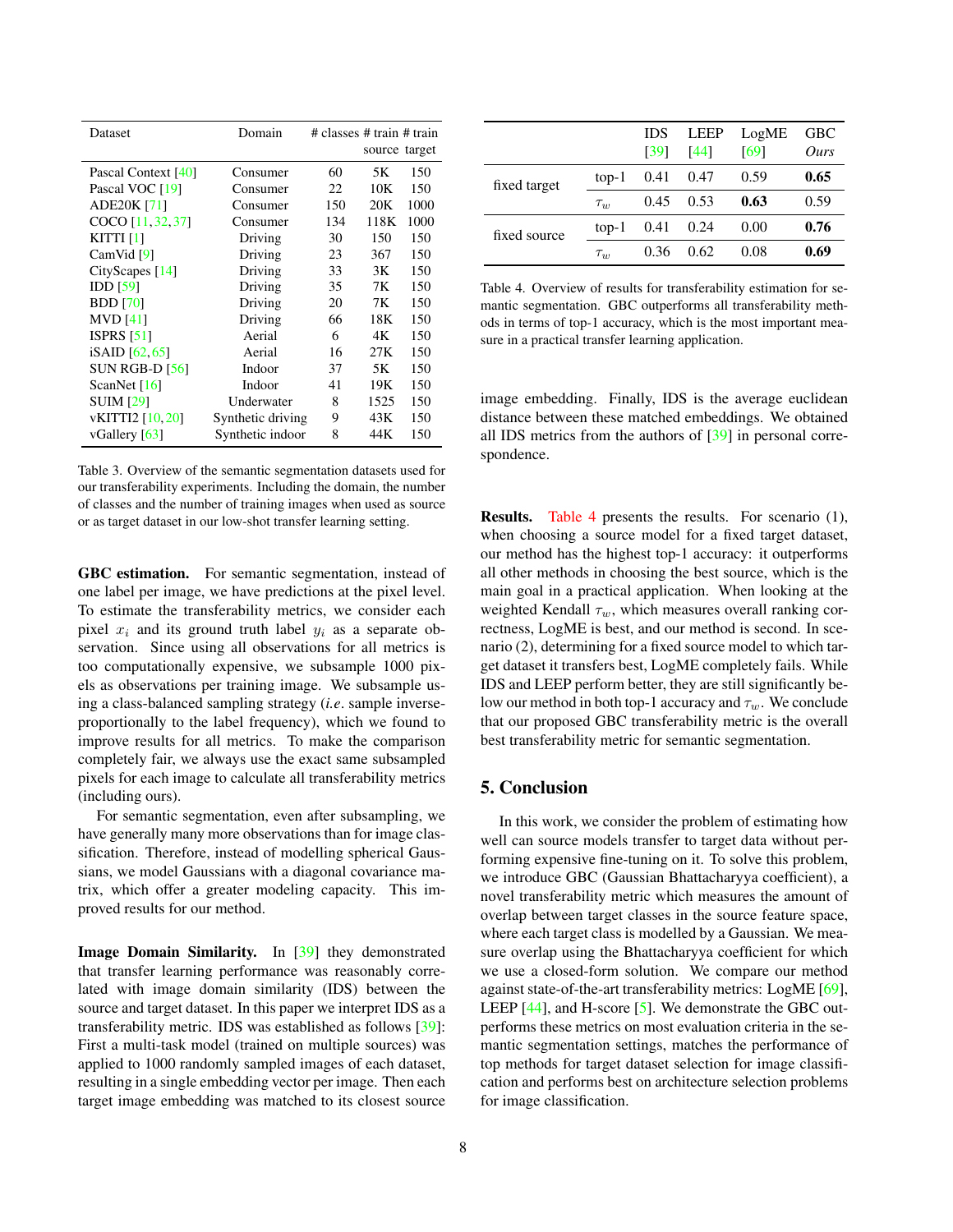## References

- <span id="page-8-30"></span>[1] Hassan Alhaija, Siva Mustikovela, Lars Mescheder, Andreas Geiger, and Carsten Rother. Augmented reality meets computer vision : Efficient data generation for urban driving scenes. *International Journal of Computer Vision*, 2018. [8](#page-7-2)
- <span id="page-8-17"></span>[2] David Alvarez-Melis and Nicolo Fusi. Geometric dataset distances via optimal transport. In *NeurIPS*, pages 21428– 21439, 2020. [2,](#page-1-0) [3](#page-2-2)
- <span id="page-8-0"></span>[3] Hossein Azizpour, Ali Sharif Razavian, Josephine Sullivan, Atsuto Maki, and Stefan Carlsson. Factors of transferability for a generic convnet representation. *TPAMI*, 2015. [1](#page-0-1)
- <span id="page-8-8"></span>[4] Yajie Bao, Yang Li, Shao-Lun Huang, Lin Zhang, Lizhong Zheng, Amir Zamir, and Leonidas Guibas. An informationtheoretic approach to transferability in task transfer learning. In *IEEE Int. Conf. on Image Processing*, pages 2309–2313, 2019. [1,](#page-0-1) [2,](#page-1-0) [3,](#page-2-2) [5,](#page-4-3) [7](#page-6-1)
- <span id="page-8-37"></span>[5] Yajie Bao, Yang Li, Shao-Lun Huang, Lin Zhang, Lizhong Zheng, Amir Zamir, and Leonidas Guibas. An informationtheoretic approach to transferability in task transfer learning. In *IEEE Int. Conf. on Image Processing*, 2019. [8](#page-7-2)
- <span id="page-8-11"></span>[6] Shai Ben-David, John Blitzer, Koby Crammer, and Fernando Pereira. Analysis of representations for domain adaptation. *NeurIPS*, 2007. [2](#page-1-0)
- <span id="page-8-13"></span>[7] Shai Ben-David, John Blitzer, Koby Crammer, and Fernando Pereira. Analysis of representations for domain adaptation. In *NeurIPS*, 2007. [2](#page-1-0)
- <span id="page-8-18"></span>[8] Anil Bhattacharyya. On a measure of divergence between two multinomial populations. *Indian Journal of Statistics*, 1946. [3](#page-2-2)
- <span id="page-8-31"></span>[9] G. J. Brostow, J. Fauqueur, and R. Cipolla. Semantic object classes in video: A high-definition ground truth database. *Patt. Rec. Letters*, 30(2):88–97, 2009. [8](#page-7-2)
- <span id="page-8-35"></span>[10] Yohann Cabon, Naila Murray, and Martin Humenberger. Virtual kitti 2. *arXiv*, 2020. [8](#page-7-2)
- <span id="page-8-27"></span>[11] Holger Caesar, Jasper Uijlings, and Vittorio Ferrari. COCO-Stuff: Thing and stuff classes in context. In *CVPR*, 2018. [8](#page-7-2)
- <span id="page-8-6"></span>[12] L-C. Chen, G. Papandreou, I. Kokkinos, K. Murphy, and A.L. Yuille. Deeplab: Semantic image segmentation with deep convolutional nets, atrous convolution, and fully connected crfs. *TPAMI*, 2018. [1](#page-0-1)
- <span id="page-8-1"></span>[13] Brian Chu, Vashisht Madhavan, Oscar Beijbom, Judy Hoffman, and Trevor Darrell. Best practices for fine-tuning visual classifiers to new domains. In *ECCV*, 2016. [1](#page-0-1)
- <span id="page-8-32"></span>[14] M. Cordts, M. Omran, S. Ramos, T. Rehfeld, M. Enzweiler, R. Benenson, U. Franke, S. Roth, and B. Schiele. The cityscapes dataset for semantic urban scene understanding. In *CVPR*, 2016. [8](#page-7-2)
- <span id="page-8-16"></span>[15] Yin Cui, Yang Song, Chen Sun, Andrew Howard, and Serge Belongie. Large scale fine-grained categorization and domain-specific transfer learning. In *CVPR*, 2018. [2](#page-1-0)
- <span id="page-8-33"></span>[16] Angela Dai, Angel X. Chang, Manolis Savva, Maciej Halber, Thomas Funkhouser, and Matthias Nießner. ScanNet: Richly-annotated 3d reconstructions of indoor scenes. In *CVPR*, 2017. [8](#page-7-2)
- <span id="page-8-12"></span>[17] Hal Daumé III. Frustratingly easy domain adaptation. In *ACL*, 2009. [2](#page-1-0)
- <span id="page-8-10"></span>[18] Jie Ding, Vahid Tarokh, and Yuhong Yang. Model selection techniques: An overview. *IEEE SPM*, 2018. [2](#page-1-0)
- <span id="page-8-26"></span>[19] M. Everingham, L. Van Gool, C. K. I. Williams, J. Winn, and A. Zisserman. The PASCAL Visual Object Classes Challenge 2012 (VOC2012) Results, 2012. [8](#page-7-2)
- <span id="page-8-36"></span>[20] Adrien Gaidon, Qiao Wang, Yohann Cabon, and Eleonora Vig. Virtual worlds as proxy for multi-object tracking analysis. In *CVPR*, 2016. [8](#page-7-2)
- <span id="page-8-2"></span>[21] R. Girshick. Fast R-CNN. In *ICCV*, 2015. [1](#page-0-1)
- <span id="page-8-3"></span>[22] Kaiming He, Georgia Gkioxari, Piotr Dollár, and Ross Girshick. Mask R-CNN. In *ICCV*, 2017. [1](#page-0-1)
- <span id="page-8-7"></span>[23] Kaiming He, Xiangyu Zhang, Shaoqing Ren, and Jian Sun. Deep residual learning for image recognition. In *CVPR*, 2016. [1,](#page-0-1) [3,](#page-2-2) [5,](#page-4-3) [6](#page-5-1)
- <span id="page-8-22"></span>[24] Kaiming He, Xiangyu Zhang, Shaoqing Ren, and Jian Sun. Identity mappings in deep residual networks. In *ECCV*, 2016. [5](#page-4-3)
- <span id="page-8-24"></span>[25] Andrew G Howard, Menglong Zhu, Bo Chen, Dmitry Kalenichenko, Weijun Wang, Tobias Weyand, Marco Andreetto, and Hartwig Adam. Mobilenets: Efficient convolutional neural networks for mobile vision applications. Technical report, arXiv, 2017. [5](#page-4-3)
- <span id="page-8-20"></span>[26] J. Howard. Imagenette. github.com/fastai/imagenette/. [5](#page-4-3)
- <span id="page-8-23"></span>[27] Gao Huang, Zhuang Liu, Laurens Van Der Maaten, and Kilian Q. Weinberger. Densely connected convolutional networks. In *CVPR*, 2017. [5](#page-4-3)
- <span id="page-8-4"></span>[28] M. Huh, P. Agrawal, and A.A. Efros. What makes imagenet good for transfer learning? In *NeurIPS LSCVS workshop*, 2016. [1](#page-0-1)
- <span id="page-8-34"></span>[29] Md Jahidul Islam, Chelsey Edge, Yuyang Xiao, Peigen Luo, Muntaqim Mehtaz, Christopher Morse, Sadman Sakib Enan, and Junaed Sattar. Semantic Segmentation of Underwater Imagery: Dataset and Benchmark. In *IROS*, 2020. [8](#page-7-2)
- <span id="page-8-21"></span>[30] Aditya Khosla, Nityananda Jayadevaprakash, Bangpeng Yao, and Li Fei-Fei. Novel dataset for fine-grained image categorization. In *CVPR Workshops*, 2011. [5](#page-4-3)
- <span id="page-8-14"></span>[31] Daniel Kifer, Shai Ben-David, and Johannes Gehrke. Detecting change in data streams. In *VLDB*, 2004. [2](#page-1-0)
- <span id="page-8-28"></span>[32] A. Kirillov, K. He, R. Girshick, C. Rother, and P. Dollár. Panoptic segmentation. In *CVPR*, 2019. [8](#page-7-2)
- <span id="page-8-5"></span>[33] Simon Kornblith, Jonathon Shlens, and Quoc V Le. Do better imagenet models transfer better? In *CVPR*, 2019. [1](#page-0-1)
- <span id="page-8-19"></span>[34] Alex Krizhevsky. Learning multiple layers of features from tiny images. Technical report, University of Toronto, 2009. [5,](#page-4-3) [6](#page-5-1)
- <span id="page-8-25"></span>[35] John Lambert, Zhuang Liu, Ozan Sener, James Hays, and Vladlen Koltun. MSeg: A composite dataset for multidomain semantic segmentation. In *CVPR*, 2020. [7](#page-6-1)
- <span id="page-8-9"></span>[36] Yandong Li, Xuhui Jia, Ruoxin Sang, Yukun Zhu, Bradley Green, Liqiang Wang, and Boqing Gong. Ranking neural checkpoints. In *CVPR*, pages 2663–2673, 2021. [1,](#page-0-1) [2](#page-1-0)
- <span id="page-8-29"></span>[37] Tsung-Yi Lin, Michael Maire, Serge Belongie, Lubomir Bourdev, Ross Girshick, James Hays, Pietro Perona, Deva Ramanan, C. Lawrence Zitnick, and Piotr Dollár. Microsoft COCO: Common objects in context. In *ECCV*, 2014. [8](#page-7-2)
- <span id="page-8-15"></span>[38] Yishay Mansour, Mehryar Mohri, and Afshin Rostamizadeh. Domain adaptation: Learning bounds and algorithms. In *COLT*, 2009. [2](#page-1-0)